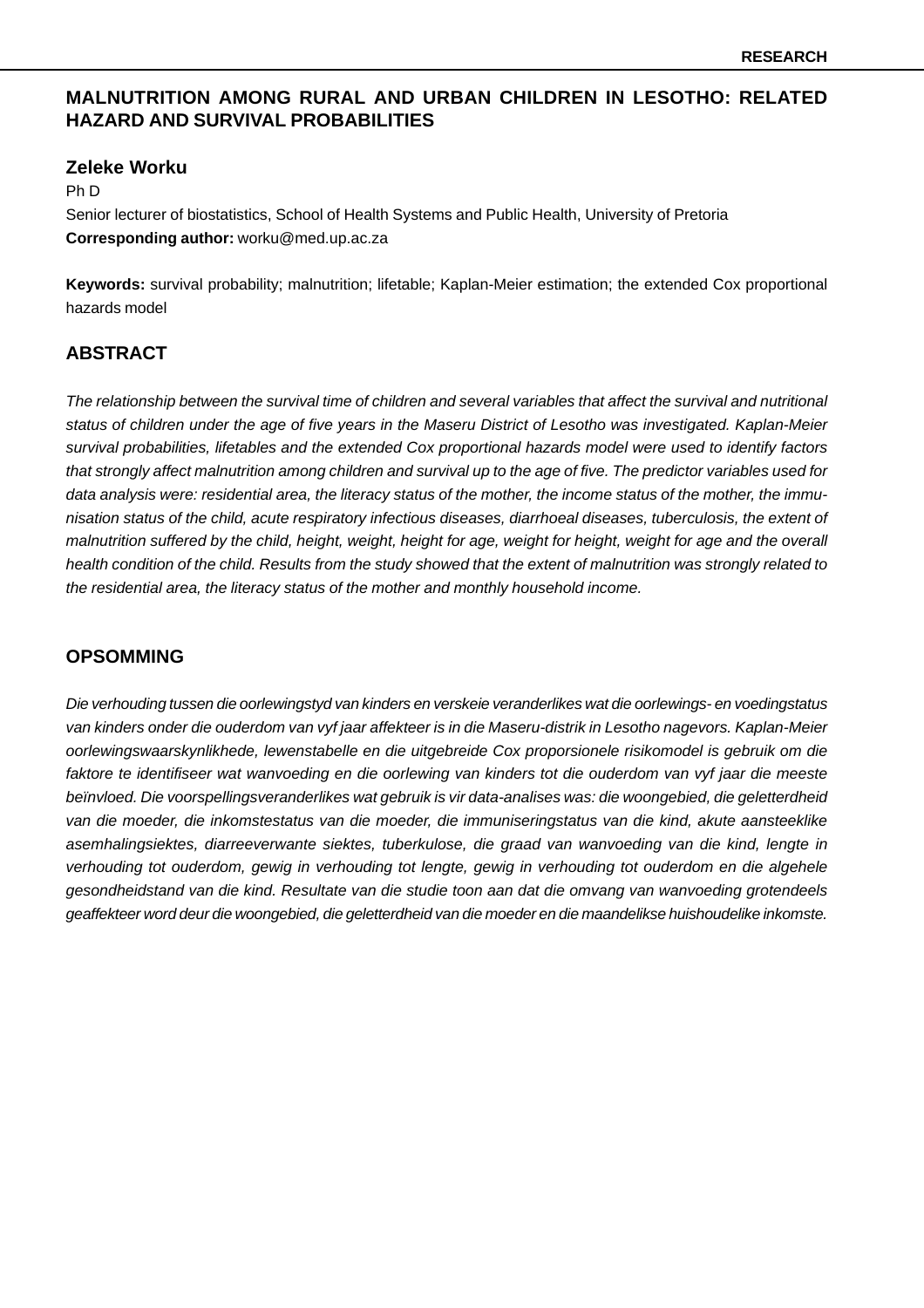## **INTRODUCTION**

The Kingdom of Lesotho is a small Southern African country with a total population of 2 million people. The total surface area of Lesotho is 30 355 square kilometres. There are 10 districts in Lesotho, and the capital city of the kingdom is Maseru. The district of Maseru contains 20% of the population of Lesotho. Lesotho is known for its abundant water resources and high altitude above sea level. The national health coverage rate of Lesotho is relatively lower than corresponding coverage rates in neighbouring countries such as South Africa, Botswana, Namibia and Swaziland. Rural children in Lesotho are disadvantaged with respect to basic health services, education, income as well as nutrition. Infant and under-five mortality rates are higher among rural children than in urban areas (Lesotho UNICEF Country Office, 1994:1-29). This article compares rural and urban children under the age of five in Lesotho with regard to the provision of basic health services, severity of malnutrition as well as survival and hazard probabilities, and shows that rural children are indeed far more adversely affected by these factors than their urban counterparts.

# **BACKGROUND TO THE STUDY**

Rural children in Lesotho are disadvantaged with respect to basic health services such as immunisation, nutrition, education and income (Lesotho Ministry of Health and Social Welfare, 1997:1-38). Although several studies have indicated this fact, not enough has been done to address malnutrition and poverty among rural children in Lesotho. Rural children in Lesotho are mostly brought up and fed by their mothers as almost half of the male work force between the ages of 20 and 44 immigrates to South African mines in search of jobs in the mining industry (Maw & Letsie, 1999:1- 24). As a result, the burden of feeding children, working on farms, fetching water and firewood, and looking after the cattle becomes the responsibility of the mother alone (Lesotho Population and Manpower Division, 1993:Tables A to G). This, coupled with the fact that the Ministry of Health and Social Services of Lesotho has not done enough to address problems relating to the delivery of primary health care services to the rural population of Lesotho, has left rural children much more vulnerable than their urban counterparts.

This study was thus conducted primarily to obtain baseline data on the health condition of rural and urban children who lived in the Maseru District of Lesotho with a view to produce a coherent plan of action for government policy and intervention programmes conducted by the Lesotho UNICEF Country Office. It should be noted that this study has been planned to gather facts about, and not to address problems of malnutrition. However, following the completion of this study, an evaluative action research of existing feeding programmes has been conducted by UNICEF and the Ministry of Health and Social Welfare of Lesotho.

# **PROBLEM STATEMENT**

The absence of reliable statistical information and baseline data on basic health coverage rates and the severity of malnutrition among rural children under the age of five years has been a major obstacle to efforts made by the Ministry of Health and Social Welfare of Lesotho, the UNICEF and the WHO to produce integrated feeding programmes in various parts of rural and urban Lesotho. The few studies done in these areas prior to this study were essentially cross-sectional and descriptive, and were based on small samples that were not representative of the broader population. Based on indirect estimation and projections, it was reported that malnutrition and under-five mortality and morbidity are much higher among rural children than among urban children in Lesotho. Based on reports from the Lesotho Bureau of Statistics and the World Bank, it was assumed that urban children under the age of five years in Lesotho have better access to basic health, economic and education services than rural children. However, there was no direct proof to the above claims until the present study was conducted on a large representative sample and sound statistical techniques of estimation (Worku, 2001:87- 94).

## **REVIEW OF THE LITERATURE**

The nutritional status of children is often defined by clinical, anthropometric and biological indicators. Several researchers have demonstrated that anthropometric indicators are easy to measure in the field, and convenient and fairly reliable to assess the nutritional status of children (Teka, Faruque & Fuchs, 1996:1070-1075) in rural African communities.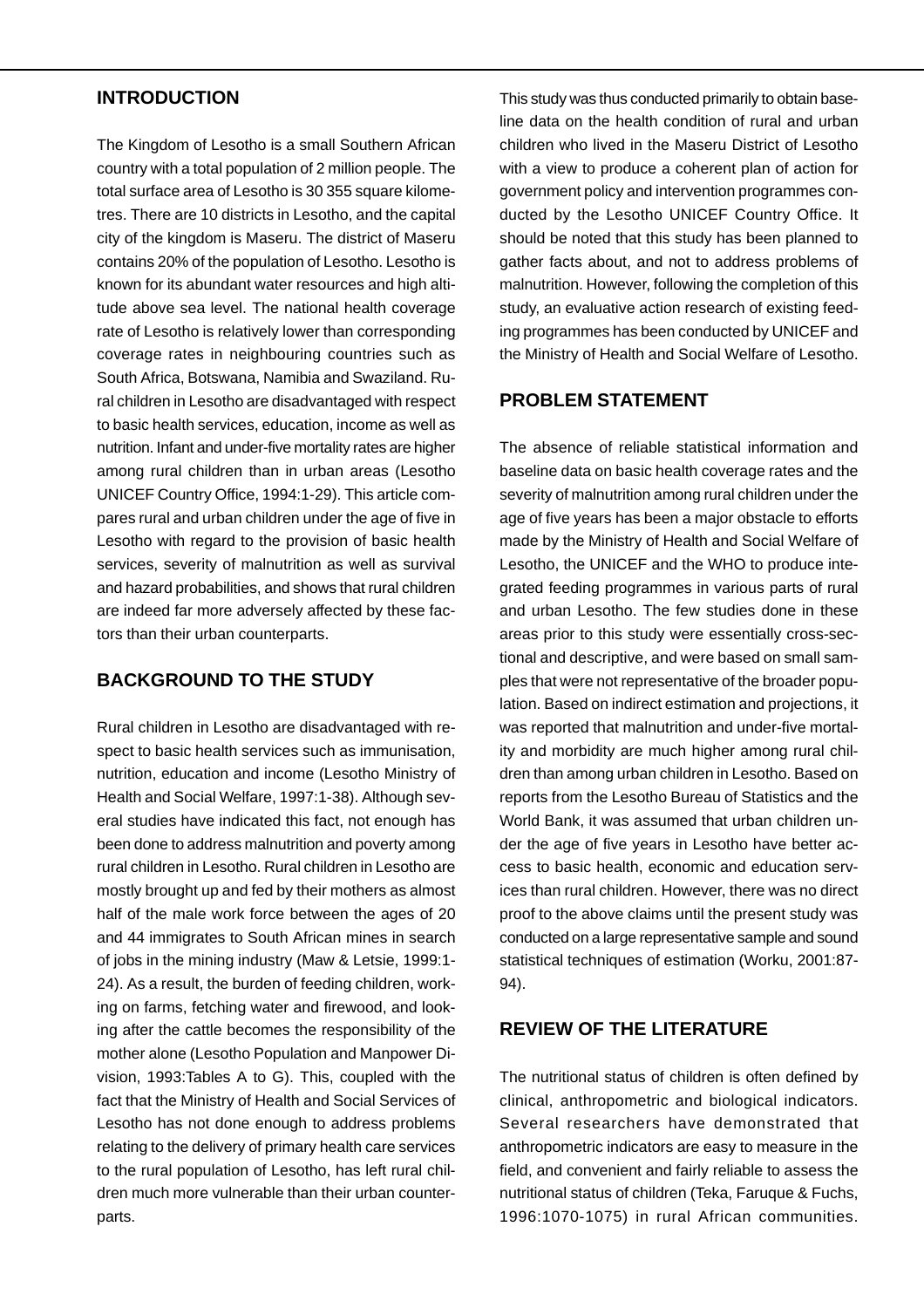Waterlow (1972:566-669) classified and defined various categories of protein-calorie malnutrition that are being used today by nutritionists to assess the severity of malnutrition among children under the age of five. In most developing countries in Africa, proteinenergy malnutrition is a major factor in childhood illness (Bern, Zucker & Perkins, 1997:8796).

Several sources such as the Lesotho Ministry of Health and Social Welfare, (1997), Worku, (2001:87-94), Maw and Letsie (1999:1-24), Motlomelo and Sebatane (1999:1-26) and Tolboom, Ralitapole-Maruping and Kabir (1986:351-358) have consistently indicated that rural children in Lesotho are disadvantaged with regard to basic health services and economic opportunities. Protein-energy malnutrition (PEM) remains a major public health problem in Lesotho. In the study by Tolboom et al. (1986:351-358) a quarter of observed deaths occurred among severely malnourished children.

In 1986, the infant mortality rate in urban areas of Lesotho was 71 per thousand live births, and 86 per thousand live births in rural areas (Lesotho Bureau of Statistics, 1986:1.5-3.24). In 1996 the under-five mortality rate in the entire Maseru District of Lesotho (rural and urban) was estimated at 98 per thousand live births (Worku & Makatjane, 1996:54-71). The same study showed that basic health services were better delivered by the Lesotho Health Ministry in urban areas than in rural areas, and that rural children under the age of five years were particularly vulnerable. De Waal, Worku and Groenewald (1998:67-82) showed that a short duration of breastfeeding was a leading cause of infant mortality in Lesotho. The same study showed that rural children were particularly disadvantaged with respect to basic health services.

The Ministry of Health and Social Welfare of Lesotho carried out a survey in October 1993 to evaluate the overall health coverage rate of the nation. According to this study the coverage rate of the expanded programme of immunisation (EPI) was 71 percent. The study showed that 63% of rural mothers were illiterate, 69% of rural mothers earned less than R1 000 per month and 59% of them had little or no access to basic health services. Rural children under the age of five years were malnourished (Worku & Makatjane, 1996:54-71). The study revealed that the major reasons for not achieving a higher coverage rate of immunisation were management problems and lack of accurate information within the health system. The study also showed that 45% of all women in the study attended postnatal health care services, and that 68% of them were willing to practice family planning methods, but did not have the money to pay for such services. It was also noted that most rural mothers in the study were not even aware of the presence of family planning methods (Lesotho Ministry of Health and Social Welfare, 1993:1-43).

Malnutrition continues to be a problem even though the number of children hospitalised for this reason shows a decrease, which probably does not match with reality. Following the death of their parents, most of the malnourished children are staying with their grandparents or other members of the family, which frequently leads to inadequate feeding. Due to the spread of the HIV pandemic, the number of malnourished children is likely to increase during the coming years. It must be noted that more and more malnourished children are found to be HIV positive. The statistics indicate that Lesotho like many other sub-Saharan countries has suffered great human loss because of the AIDS pandemic (UNAIDS, 2001:12- 47). A recent study conducted by Maw and Letsie (1999:1-24) on behalf of the Ministry of Health and Social Welfare of Lesotho shows that there is a direct link between the spread of HIV/AIDS and an increase in the number of orphaned and malnourished children under the age of five years.

## **AIM OF THE STUDY**

This article is based on data collected from 4 001 children under the age of five and their mothers in the Maseru District of Lesotho. The aim of the study was to compare urban and rural children with regard to the prevalence of malnutrition as well as survival and hazard probabilities using statistical tools such as life tables, Kaplan-Meier survival probabilities, hazard probabilities and the Cox proportional hazards function (Kleinbaum, 1996:56-114). The study shows that rural children fare worse on all these measurements than their urban counterparts. The study was carried out in the Maseru District, the largest of the 10 districts in Lesotho, which includes the capital city of Lesotho - Maseru. It can thus be argued that the sample is fairly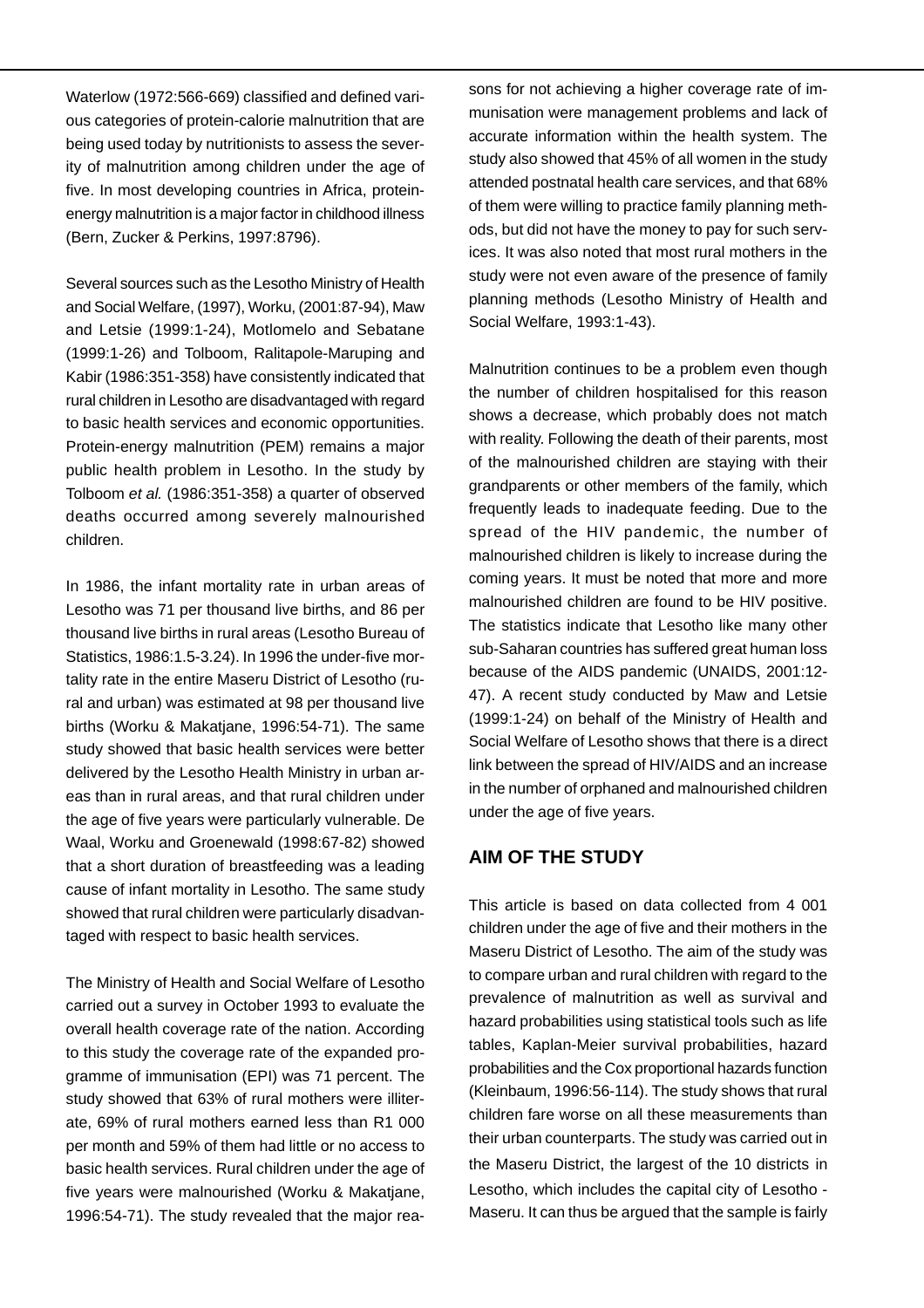representative of the total population of Lesotho.

## **Objectives**

The objectives of the study were:

- to identify factors that strongly affect malnutrition; and
- to compare rural and urban children in the study with respect to malnutrition, survival and hazard probabilities.

# **RESEARCH DESIGN**

This is a descriptive five-year follow-up study involving two cohorts of children (rural and urban) who were born in the Maseru District of Lesotho between September 1989 and September 1994. The sample size of the study was 4 001 children under the age of five. The District of Maseru was divided into two strata: rural (70% of sample) and urban (30% of sample). Each stratum was subsequently split into several zones. At each zone the number of eligible households was determined using techniques of proportional allocation with respect to size. Rural and urban zones and households were identified on the basis of criteria used by the Lesotho Bureau of Statistics. A sampling frame was prepared, and eligible households, children and their mothers in the study were selected using systematic random sampling.

Life tables, Kaplan-Meier survival probabilities, hazard probabilities and the Cox proportional hazards model (Kleinbaum, 1996:56-114) were used to compare urban and rural children with respect to malnutrition and chances of survival.

# **ETHICAL CONSIDERATIONS**

Mothers and caretakers who took part in the study were chosen voluntarily and signed a consent form voluntarily. Each study participant was given a full explanation of the study, and was interviewed in private. Results of interviews and records were kept in confidence. Each participant in the study was assigned a unique study number to ensure anonymity and confidentiality. Where necessary, questions were asked in Sesotho (the official language in Lesotho).

# **DATA COLLECTION**

All health-related, clinical and anthropometric measurements were taken by health professionals employed by the Ministry of Health and Social Welfare of Lesotho. Statistical records and questionnaires were filled in and verified by fourth year students of statistics and demography from the National University of Lesotho who were trained for the study by the Ministry of Health and Social Welfare of Lesotho and the UNICEF country office in Lesotho. In most cases, questions were asked in Sesotho as the majority of mothers in the study spoke Sesotho as their first language. Records were kept for each child in the study during the period of the study.

## **The list of variables and their levels**

Data were collected from each of the children selected for the study and their mothers in order to identify factors that affect malnutrition and survival. The variables of interest were a combination of anthropometric, demographic, socio-economic, health-related and sanitary factors that affect malnutrition and survival.

The extent of malnutrition in each child was assessed utilising commonly employed anthropometric variables, as recommended by the WHO. Anthropometric variables used were height for age (HAZ), weight for height (WHZ), weight for age (WAZ) and mid-upper arm circumference (MUAC). Anthropometric measurements were compared with WHO international growth references (Jeliffe, 1966:2-11), and were expressed as weight for age (WAZ), height for age (HAZ) and weight for height (WHZ) Z scores. The rate of growth of children in the study was assessed by growth monitoring charts of the American National Center for Health Statistics (National Center for Health Statistics, 1977:78-1650). Height was measured in centimetres, age in months, and weight in kilogram. Salter scales were used to measure weight. For children under the age of two years, the recumbent length was measured by the use of calibrated measuring boards. For older children, standing height was measured using stadio meters. Stunting was measured using Z-scores from height for age (HAZ). Wasting was measured using Z-scores from weight for height (WHZ). The degree of malnutrition was measured using Z-scores from weight for age (WAZ). Using the NCHS reference height for age chart, the height of a child was compared to the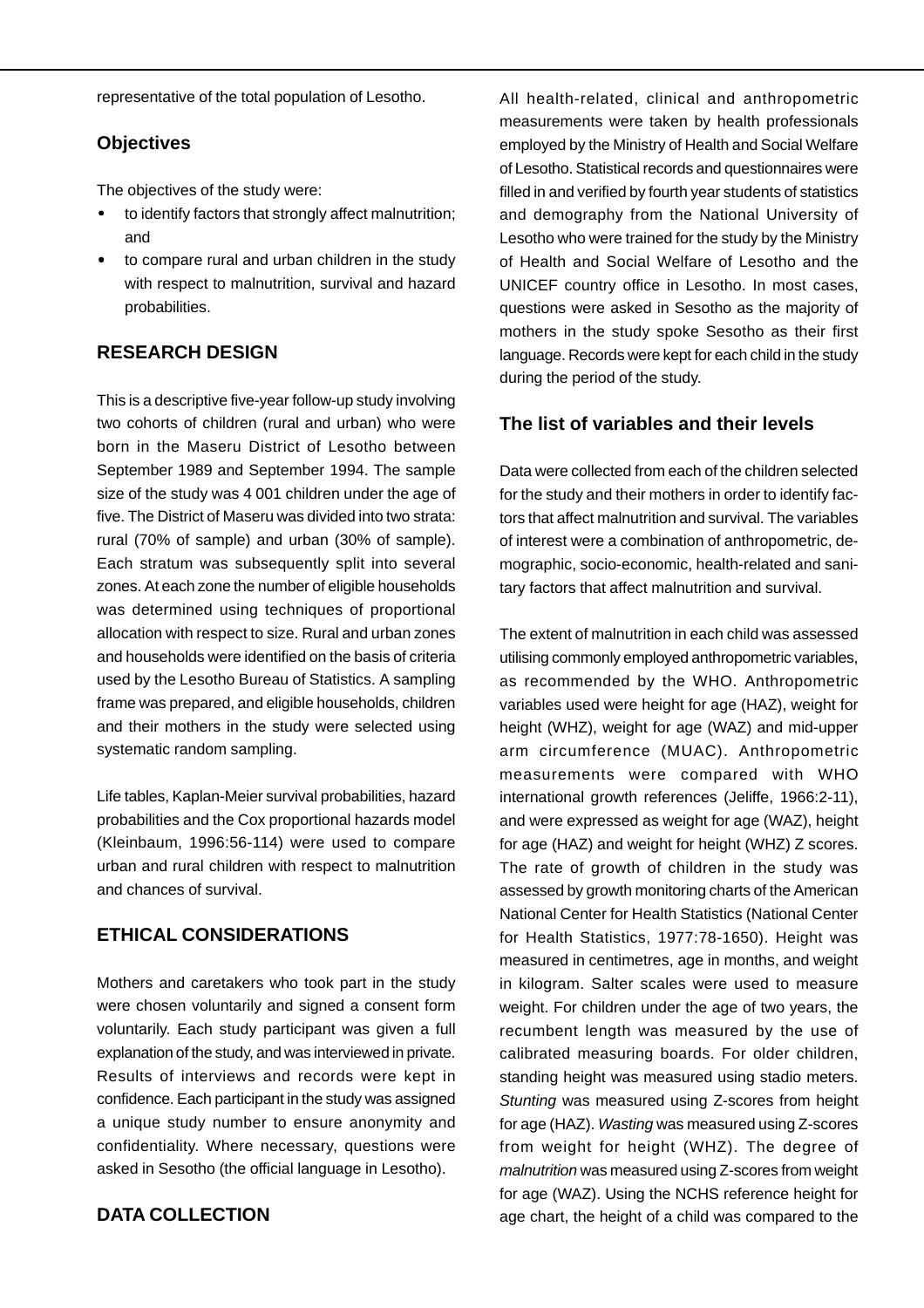height corresponding to a perfectly healthy child of the same age and sex on the NCHS chart. A child is said to be stunted if his/her height is less than the corresponding median height on the NCHS chart by two standard deviations. Weight for age (WAZ) was used as a measure of the degree of under-nutrition. Using the NCHS reference weight for age chart, the weight of a child was compared to the weight corresponding to a perfectly healthy child of the same age and sex on the NCHS chart. The child is said to be malnourished if his/her weight is less than the corresponding median weight on the NCHS chart by two standard deviations. Weight for height (WHZ) was used as a measure of wasting. Using the NCHS reference weight for height chart, the weight of a child was compared to the weight corresponding to a perfectly healthy child of the same height and sex on the NCHS chart. A child is said to be wasted if his/her weight is less than the corresponding median weight on the NCHS chart by two standard deviations.

In addition to anthropometric variables, data were collected from each child in the study on demographic and socio-economic factors that affect survival, as indicated in Table 1.

Monthly household income is said to be low if the average monthly income of the household is less than R 2 000. Monthly household income is said to be moderate or better if the average monthly income of the household is greater than or equal to R 2 000.

A child is said to be malnourished if the weight of child is less than the corresponding median weight of a perfectly healthy child on the NCHS chart by two standard deviations or more. A child is said to be not-mal

| Variable of study               | Level 1             | Level <sub>2</sub>        |
|---------------------------------|---------------------|---------------------------|
| Survival status of child        | Dead                | Alive                     |
| Residential area                | Rural               | Urban                     |
| Literacy status of mother       | Illiterate          | Literate                  |
| Monthly household income        | Low                 | Moderate or better        |
| Immunisation status of child    | Not fully immunised | Fully immunised           |
| Acute respiratory infections in | Yes                 | <b>No</b>                 |
| child                           |                     |                           |
| Diarrhoea in child              | Yes                 | <b>No</b>                 |
| TB in child                     | Yes                 | <b>No</b>                 |
| Malnutrition in child           | Yes                 | <b>No</b>                 |
| Height of child in cms          |                     |                           |
| Weight of child in kgs          |                     |                           |
| Height for age of child         |                     |                           |
| Weight for height of child      |                     |                           |
| Weight for age of child         |                     |                           |
| General health condition of     | Poor                | Moderately good or better |
| child                           |                     |                           |
| Age of child in months          |                     |                           |

#### **Table 1: List of variables of study and their levels**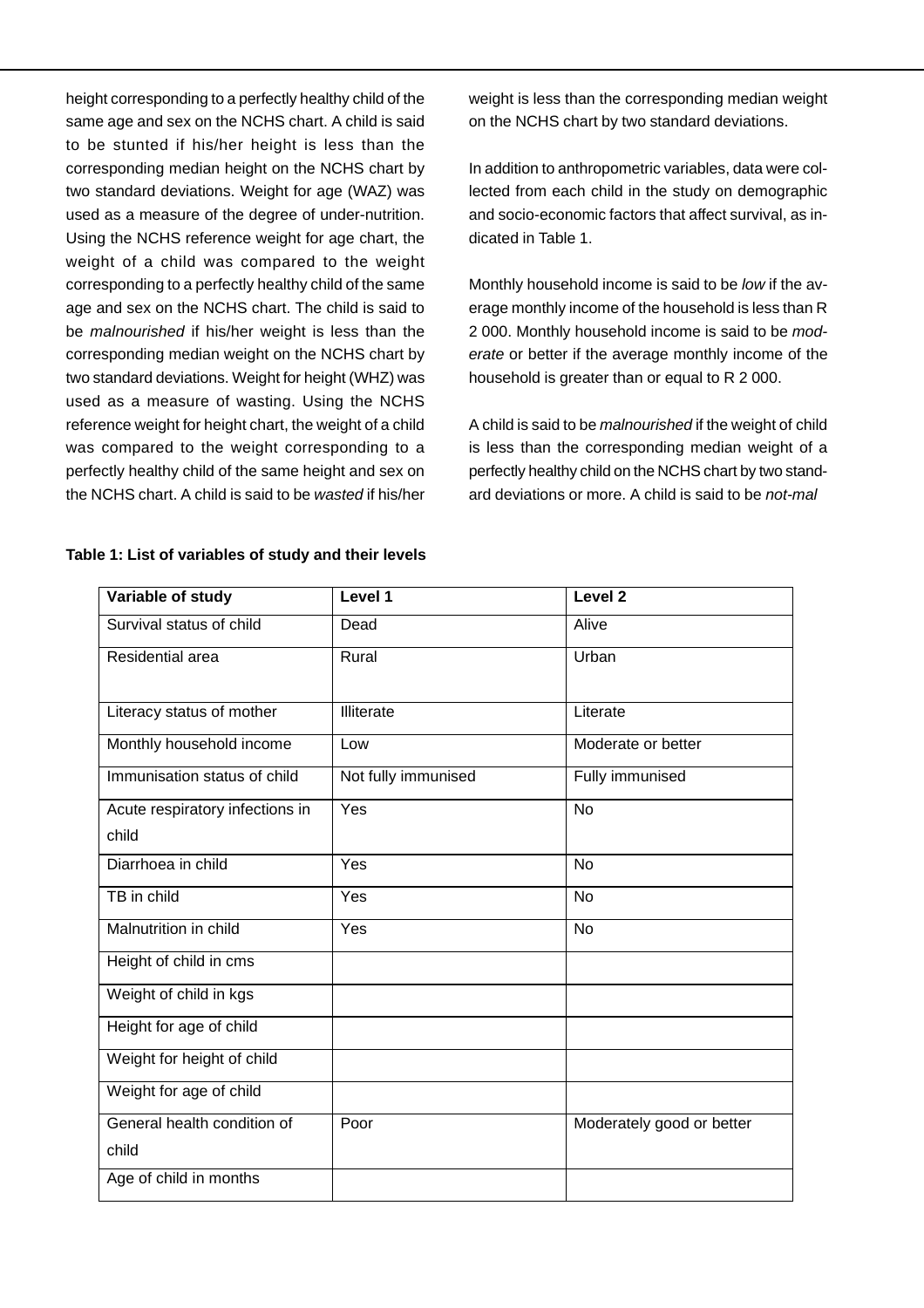nourished if the weight of child lies within two standard deviations of the corresponding median weight of a perfectly healthy child on the NCHS chart.

# **DATA ANALYSIS**

First of all, a comparison was made between the 393 non-survivors and the 3 608 survivors in the study with regards to variables relating to both categories of children (Tables 2 and 3). Secondly, a similar comparison was done between the surviving 2 544 rural and 1 064 urban children (Table 4). Thirdly, a summary of anthropometric measures was obtained for the 3 608 survivors in the study (Table 5). Fourthly, life tables and Kaplan-Meier survival probabilities were obtained for urban (Table 6) and rural (Table 7) children in the study with age intervals of 12 months. Next, the extended proportional Cox Hazards model (Table 8) was used to identify predictor variables that strongly affect survival time on the basis of hazard ratios. Lastly,

Kaplan-Meier survival probabilities were used to compare the relative probabilities of survival of rural and urban children graphically (Figure 1). The statistical package STATA version 7 was used for data analysis.

# **RESULTS OF STUDY**

Using the reference curves in the NCHS growth monitoring charts as a guideline, 54.99% of the 3 608 survivors in the study were stunted, 49.67% of them were wasted, and 16.63% of them were malnourished. For the 3 608 survivors in the study, the average height for age ratio (HAZ) was 4.56, the average weight for height ratio (WHZ) was 0.13, and the average weight for age ratio (WAZ) was 0.56. Although NCHS standards are not ideally suited for Southern African children, comparison of HAZ, WHZ and WAZ figures in this study with the reference figures for perfectly healthy children in the NCHS reference charts indicates that the nutritional status of the 3 608 survi-

| Variable                        | Non-survivors (n=393)      | Survivors (n=3608)          |
|---------------------------------|----------------------------|-----------------------------|
| Survival status of child        | Dead: $393/4001 = 9.8\%$   | Alive: $3608/4001 = 90.2\%$ |
| Residential area                | Rural: $297 = 76%$         | Rural: $2544 = 71\%$        |
|                                 | Urban: $96 = 24\%$         | Urban: $1064 = 29\%$        |
| Literacy status of mothers      | Illiterate: $304 = 77.4\%$ | Illiterate: $321 = 8.9\%$   |
|                                 | Literate: $89 = 22.6\%$    | Literate: $3287 = 91.1\%$   |
| Monthly household income        | Low: $318 = 80.9\%$        | Low: $758 = 21.0\%$         |
|                                 | Otherwise: $75 = 19.1\%$   | Otherwise: $2850 = 79.0\%$  |
| Immunisation status of children | No: $240 = 61.1\%$         | No: $913 = 25.3\%$          |
|                                 | Yes: $153 = 38.9%$         | Yes: $2695 = 74.7\%$        |
| Acute respiratory infections in | Yes: $325 = 82.7\%$        | Yes: $372 = 10.3\%$         |
| children                        | No: $68 = 17.3\%$          | No: $3236 = 89.7\%$         |
| Diarrhoea in children           | Yes: $263 = 67.0\%$        | Yes: $1082 = 30\%$          |
|                                 | No: $130 = 33\%$           | No: $2526 = 70\%$           |
| TB in children                  | Yes: $153 = 39.0\%$        | Yes: $487 = 13.5\%$         |
|                                 | No: $240 = 61.0\%$         | No: $3121 = 86.5\%$         |
| Malnutrition among children     | Yes: Not recorded          | Yes: $600 = 16.6\%$         |
|                                 | No: Not recorded           | No: $3008 = 83.4\%$         |
| General health condition of     | Poor: $393 = 100\%$        | Poor: $325 = 9\%$           |
| children                        | Good: $0 = 0\%$            | Good: $3283 = 91\%$         |

#### **Table 2: Group proportions for non-survivors and survivors**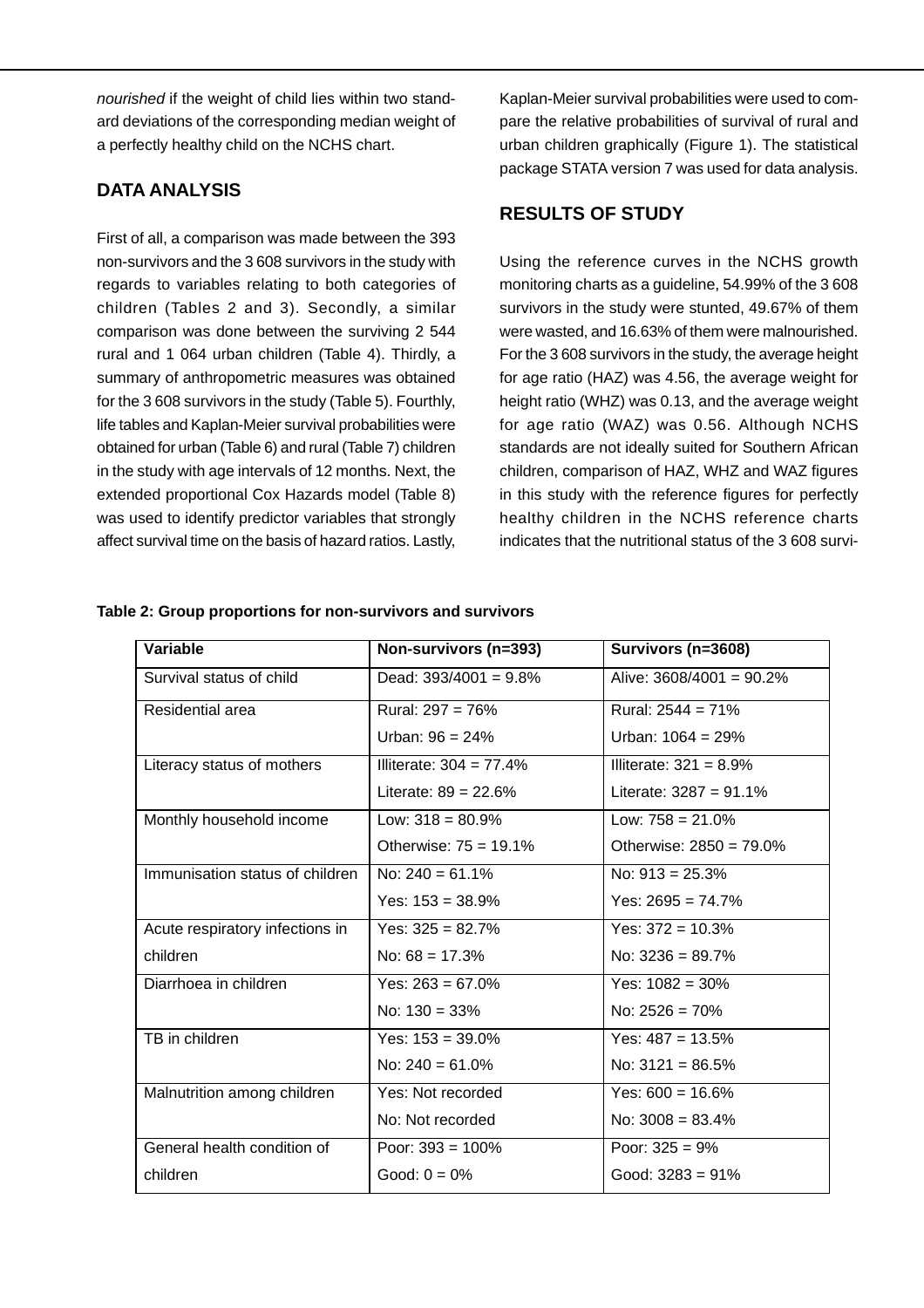vors in the study is generally poor by North American standards.

Table 2 gives comparative proportions for children who were alive at the end of the five-year follow-up period and those children who died. It can be deduced from Table 2 that children who died were mostly rural children, had generally poor health conditions, belonged to illiterate mothers, were malnourished and came from low-income households. All in all, 393 of the 4 001 children in the study died before the age of five years. This represents  $9.8\%$  of the entire sample (N = 4001). The table also shows that 297 of the 393 children who died before the age of five (76%) were rural children, whereas 96 of the 393 children who died before the age of five (24%) were urban children.

Alternatively, Table 3 indicates that for the sample as a whole (N=4001 representative of the general public), 10.46% (n=297) of rural children (N=2841) in the sample died before the age of five years while only 8.3% (n=96) of the sample from the urban area (N=1164) died.

Table 4 gives a comparison between live rural and urban children with regards to key health indicators. The table shows that rural children are clearly disadvantaged in comparison with urban children.

Table 5 gives a summary of anthropometric variables such as height for age (HAZ), weight for height (WHZ) and weight for age (WAZ) for the 3 608 children who were alive at the end of the follow-up period. Table 3 also shows that the mean age of children who were alive at the end of the study period is 24.17 months. (The corresponding figure for the 393 children who died is only 10.53 months).

Tables 6 and 7 give the number of deaths and survival probabilities for urban and rural children respectively. A comparison of the corresponding figures in the "Deaths" columns of Tables 6 and 7 shows that the number of deaths per age interval for rural children is much higher than the corresponding number of deaths per age interval for urban children. A comparison of corresponding figures in the "Survival probability" columns of Tables 6 and 7 shows that survival probabilities per age interval of rural children are smaller than corresponding survival probabilities for urban children.

Figure 1 shows Kaplan-Meier survival curves for urban and rural children on the same plane. It can be seen from Figure 1 that the survival probability curve of rural children lies lower than the survival probability curve of urban children over the duration of analysis. The log-rank test was performed to compare the significance of the above finding. At the  $\alpha$  = 0.01 level of significance, the difference between the two groups of children was highly significant (p=0.0006). Five of the nine dichotomous predictor variables (residential area, literacy status, income, diarrhoea and malnutrition) proved to be time-varying covariates. Hence, analysis was done using the extended Cox proportional hazards model. Table 8 shows estimates obtained from the extended Cox proportional model.

The theoretical reliability of the estimated Cox regression model was confirmed using the likelihood ratio chi-square test with nine degrees of freedom, an observed chi-square value of 1766.41 and a p-value of 0.0000. Table 8 also shows that all standard errors of estimation are small. This indicates that the predictor variables used for analysis are jointly useful in accounting for the survival of children.

|               | Rural |        | Urban |       |
|---------------|-------|--------|-------|-------|
|               |       |        |       |       |
|               | n     | %      | n     | %     |
| Non-survivors | 297   | 10.46% | 96    | 8.3%  |
| Survivors     | 2544  | 89.54% | 1064  | 91.7% |
| TOTAL         | 2841  | 100%   | 1160  | 100%  |

#### **Table 3: Differential survival/non-survival for rural and urban children**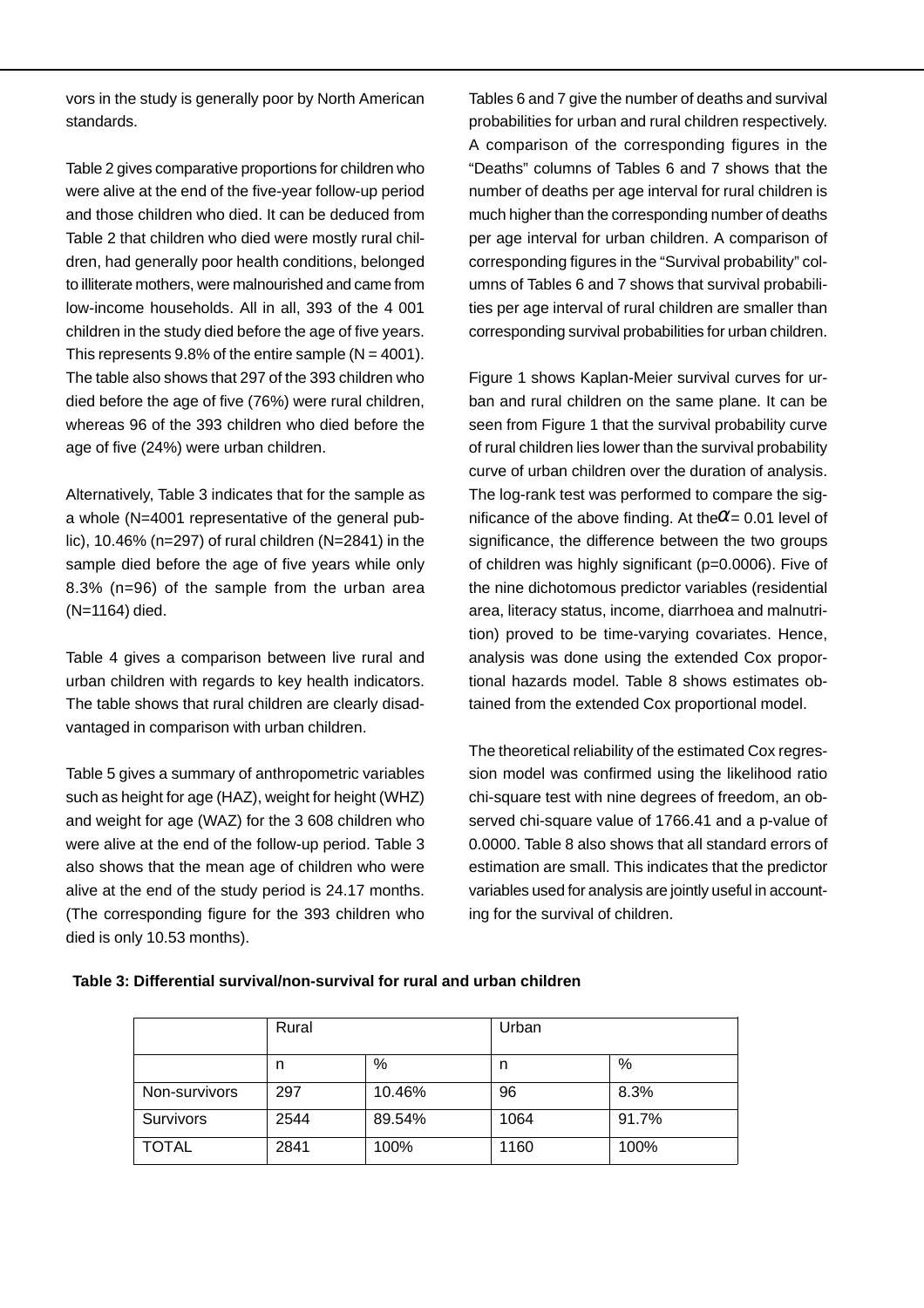### **Table 4: Comparison between 3608 live rural and urban children**

| Variables                         | Rural children (alive) |       | Urban children (alive) |               |
|-----------------------------------|------------------------|-------|------------------------|---------------|
|                                   | N=2544 (71%)           |       | N=1064 (29%)           |               |
|                                   |                        |       |                        |               |
|                                   | N                      | $\%$  | n                      | $\frac{0}{0}$ |
|                                   |                        |       |                        |               |
| <b>Illiterate mothers</b>         | 1333                   | 52.4% | $\overline{213}$       | 20.0%         |
| Mothers with TB                   | 211                    | 8.3%  | 79                     | 7.4%          |
| Deliveries not attended by health | 366                    | 14.4% | 117                    | 11%           |
| worker                            |                        |       |                        |               |
| Mothers not given antenatal       | 631                    | 24.8% | 213                    | 20%           |
| health care                       |                        |       |                        |               |
| Mothers not given postnatal       | 481                    | 18.9% | $\overline{177}$       | 16.6%         |
| health care                       |                        |       |                        |               |
| Children not fully immunised      | 829                    | 32.6% | 207                    | 19.5%         |
| Children with acute respiratory   | 738                    | 29.0% | 189                    | 17.2%         |
| infections                        |                        |       |                        |               |
| Children with diarrhoeal diseases | 913                    | 35.9% | 348                    | 32.7%         |
| Malnourished children             | 481                    | 18.9% | 118                    | 11.1%         |
| Children with poor health         | 501                    | 19.7% | 183                    | 17.2%         |
| condition                         |                        |       |                        |               |
| Children with TB                  | 451                    | 17.7% | 124                    | 11.7%         |
| Weight for age ratio (WAZ)        | 4.8790                 |       | 3.8119                 |               |

# **Table 5: Summary of anthropometric measures for the 3608 survivors**

| Variable             | Mean  | Std. Dev. | Min  | Max   |
|----------------------|-------|-----------|------|-------|
| Height in cms        | 69.80 | 7.41      | 35   | 115   |
| Weight in kgs        | 9.49  | 1.08      | 3    | 24    |
| Height for age (HAZ) | 4.56  | 3.18      | 1.08 | 16.67 |
| Weight for height    | 0.13  | 0.03      | 0.06 | 0.23  |
| (WHZ)                |       |           |      |       |
| Weight for age (WAZ) | 0.56  | 0.33      | 0.1  | 2.08  |
| Age in months        | 24.17 | 2.16      | 3    | 60    |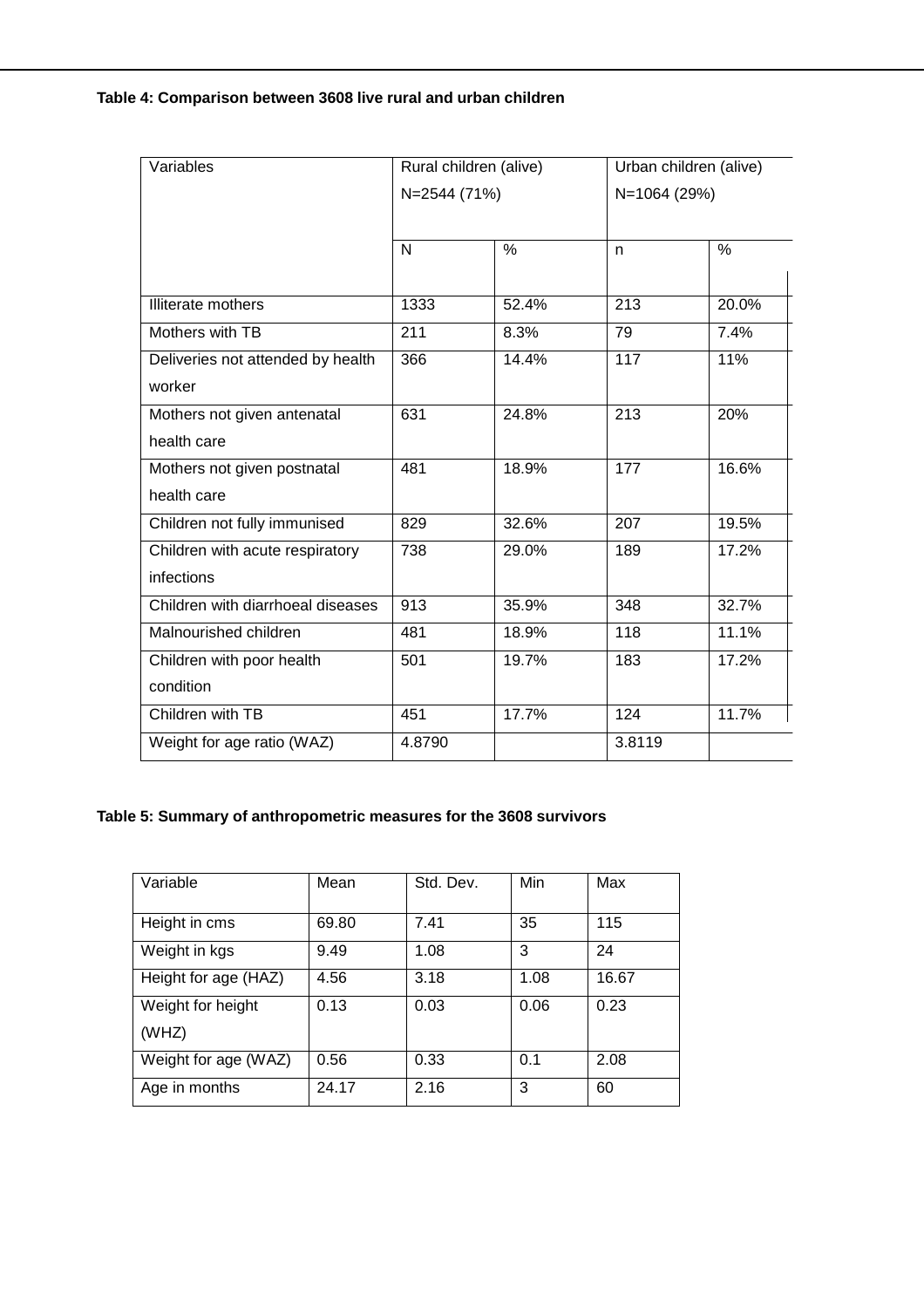### **Table 6: Lifetable for urban children with age intervals of 12 months**

| Age interval in | Children at | Deaths   | Survival    | Std. Error | 95% C.I.         |
|-----------------|-------------|----------|-------------|------------|------------------|
| months          | risk        |          | probability |            |                  |
| 0 to 12         | 1160        | 64       | 0.9403      | 0.0072     | [0.9244, 0.9530] |
| 12 to 24        | 920         | 24       | 0.9130      | 0.0089     | [0.8938, 0.9289] |
| 24 to 36        | 712         | 8        | 0.9010      | 0.0098     | [0.8800, 0.9184] |
| 36 to 48        | 488         | $\Omega$ | 0.9010      | 0.0098     | [0.8800, 0.9184] |
| 48 to 60        | 320         | $\Omega$ | 0.9010      | 0.0098     | [0.8800, 0.9184] |
| 60 to 72        | 112         | $\Omega$ | 0.9010      | 0.0099     | [0.8800, 0.9184] |
| Total           |             | 96       |             |            |                  |

#### **Table 7: Lifetable for rural children with age intervals of 12 months**

| Age interval in | Children at | Deaths   | Survival    | Standard | 95% C.I.         |
|-----------------|-------------|----------|-------------|----------|------------------|
| months          | risk        |          | probability | Error    |                  |
| 0 to 12         | 2841        | 216      | 0.9139      | 0.0056   | [0.9022, 0.9242] |
| 12 to 24        | 1961        | 25       | 0.8997      | 0.0062   | [0.8869, 0.9112] |
| 24 to 36        | 1240        | 32       | 0.8705      | 0.0079   | [0.8542, 0.8851] |
| 36 to 48        | 696         | 16       | 0.8445      | 0.0100   | [0.8239, 0.8629] |
| 48 to 60        | 360         | 8        | 0.8138      | 0.0143   | [0.7838, 0.8401] |
| 60 to 72        | 72          | $\Omega$ | 0.8138      | 0.0143   | [0.7838, 0.8401] |
| Total           |             | 297      |             |          |                  |



**Figure 1: Kaplan-Meier survival curve for urban and rural children**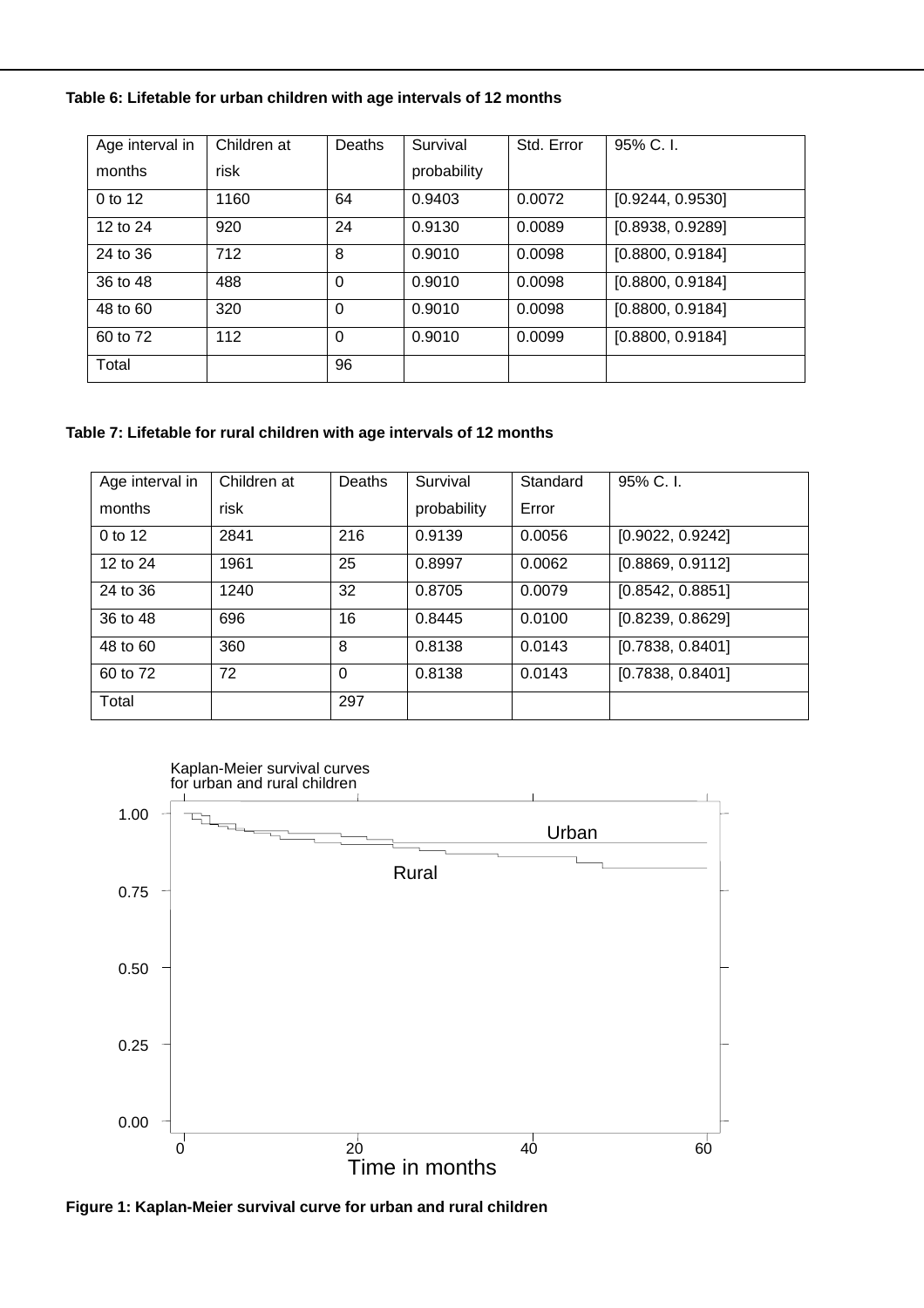| Variable     | Hazard Ratio | <b>Standard Error</b> | p-value | 95% C. I. for HR     |
|--------------|--------------|-----------------------|---------|----------------------|
| Immunisation | 1.757852     | 0.0192782             | 0.000   | [1.377054, 2.138650] |
| ARI          | 1.578531     | 0.0718337             | 0.000   | [1.246078, 1.910984] |
| ТB           | 1.961472     | 0.0205485             | 0.000   | [1.549623, 2.373322] |
| Health       | 1.458463     | 0.0327241             | 0.000   | [1.014569, 1.902358] |
| Residence    | 2.195696     | 0.0110085             | 0.000   | [1.743497, 2.647896] |
| Literacy     | 2.210318     | 0.0098347             | 0.000   | [1.966041, 2.454595] |
| Income       | 1.859638     | 0.0117941             | 0.000   | [1.584582, 2.134694] |
| Diarrhoea    | 1.547740     | 0.0080260             | 0.000   | [1.130926, 1.964554] |
| Malnutrition | 2.364070     | 0.0086084             | 0.000   | [1.897197, 2.830943] |

**Table 8: Table of estimated hazard ratios from Cox regression**

The goal of survival analysis is to determine the hazard ratios of the predictor variables in the model. If the hazard ratios are greater than 1, the odds of death are increased. If the hazard ratios are less than 1, the odds of death are decreased. If the odd ratios are equal to 1, the predictor variable in charge has no influence on survival at all.

The hazard ratio column in Table 8 shows that survival time is strongly affected by malnutrition, literacy status of mother, residential area, TB, income status, immunisation, acute respiratory infectious diseases, diarrhoea and health condition, in a decreasing order of strength. In each case, p=0.000, and the hazard ratios are greater than 1.

The estimated hazard ratios are interpreted as follows: The hazard ratio for the malnutrition variable is 2.36. This shows that malnourished children are 2.36 times more vulnerable to death than children who are not malnourished. The hazard ratio for the literacy variable is 2.21. This shows that children whose mothers are illiterate are 2.21 times more vulnerable. The same applies to the residence variable (2.19), the tuberculosis variable (1.96), the monthly income variable (1.86), the immunisation variable (1.76), acute respiratory infectious diseases (1.58), diarrhoeal diseases (1.55) and overall health condition (1.46).

### **DISCUSSION**

The study shows that survival time is strongly affected by malnutrition, the literacy status of the mother,

residential area, tuberculosis, monthly income of household, immunisation, acute respiratory infectious diseases, diarrhoeal diseases and overall health condition of the child, in a decreasing order of strength. All in all, 393 of the 4 001 live births (9.822%) followed up from September 1989 to September 1994 ended in death. Out of the 4 001 live births under five years of age selected at random for this study, 281 (7.0233%) were infant deaths. The remaining 112 deaths were of children between one and five years. Of the infants who died, 217 (77.24%) of them lived in rural parts of Maseru. In total, 297 of the 393 or 77% of the deaths were of children in the rural parts of Maseru, whereas only 96 of the 393 deaths (23%) were of urban children.

The study also gives the following four major prevalence rates. Of the 4 001 children in this study, 34% have suffered from diarrhoeal diseases, 22% have suffered from acute respiratory infectious diseases, 26% have suffered from chronic malnutrition, and 17% have suffered from tuberculosis.

The following recommendations, based on findings of the study, are made to further reduce child mortality and morbidity in the Maseru District of Lesotho:

The issue of chronic malnutrition and famine, particularly in the rural parts of the district, has to be addressed by all government ministries and organisations concerned.

The Ministry of Health and Social Welfare must pay particular attention to the rural parts of the Maseru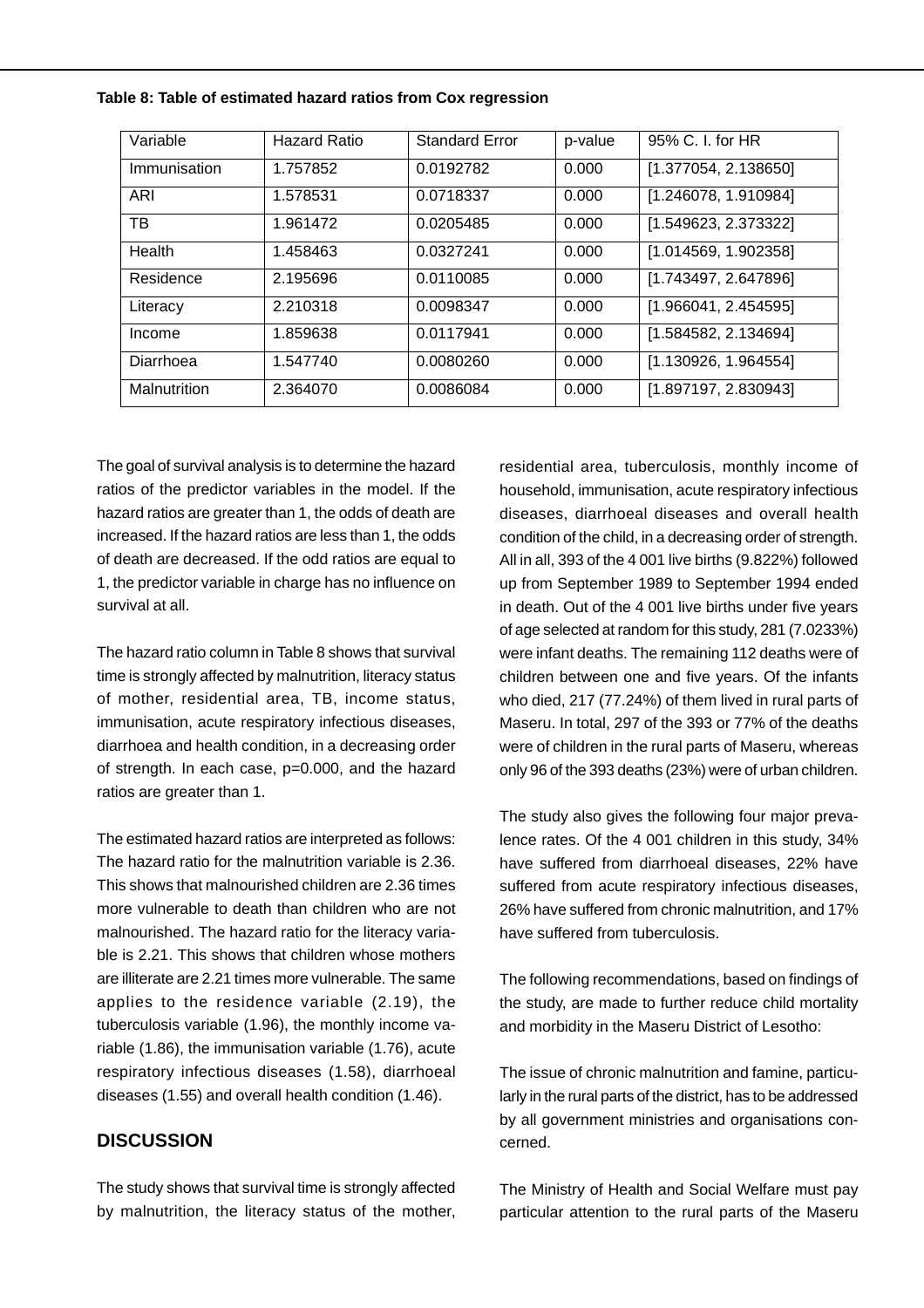District as most of the victims of the study lived there. Integrated feeding programmes as well as improved health services and infrastructure should be made available to the rural population of the District. If resources are available, similar feeding and health services should be extended to other rural parts of Lesotho where communities experience poverty and drought. The various health services and feeding programmes that are often provided to the rural communities of Lesotho by non-governmental organisations such as the Christian Health Association of Lesotho (CHAL) and international agencies such as the UNICEF should be integrated with services provided by the Ministry of Health and Social Welfare of Lesotho. Doing so will enable the Ministry of Health and Social Welfare of Lesotho to monitor feeding and health service programmes and evaluate their efficiency.

The study has shown that 81% of all households in the study have not been visited by community health workers between September 1993 and September 1994. The study has also shown that the majority of rural mothers (58%) included in the study did not know enough about how HIV/AIDS spreads. Awareness about personal hygiene, use of safe water and protected toilets was low among rural mothers. For this reason, there is a need to promote existing community-based health-related programmes and activities throughout Lesotho, with emphasis to rural communities. This task can best be done using a communitybased approach and primary health care principles, as is often suggested by the World Health Organization. Such an effort will help reduce malnutrition, mortality and morbidity among rural children in Lesotho who are often inconvenienced due to lack of nearby health facilities and the provision of basic health services.

## **CONCLUSION**

The findings of the study on which the article reports support those of several other studies. These indicate that in Lesotho, rural children are more disadvantaged than urban children with regard to basic health services and economic opportunities. This manifests in higher hazard and lower survival probabilities among rural children in relation to nutrition and malnutrition. For this reason, the Government of Lesotho has several feeding programmes in place. These are monitored for their effectiveness through evaluative action research conducted by UNICEF and the Ministry of Health and Social Welfare of Lesotho.

#### **Acknowledgement**

My profound thanks go to the United Nations Children's Fund (UNICEF) Country Office of Lesotho for covering 70% of the data collection cost of this study, the National University of Lesotho for covering 30% of the data collection cost of the study, the World Health Organization (WHO) Country Office of Lesotho for providing technical assistance and the Ministry of Health and Social Welfare of the Government of Lesotho for providing supervisors.

#### **BIBLIOGRAPHY**

Bern, C; Zucker, JR & Perkins, BA 1997: Assessment of potential indicators for protein-energy malnutrition in the algorithm for integrated management of childhood illness. **Bulletin of the World Health Organization**, 75(supplement):8796.

De Waal, DJ; Worku, ZB & Groenewald, PCN 1998: The effect of the duration of breastfeeding on the lifetime of children in Lesotho. **South African Statistical Journal**, 32(1):67-82.

Jeliffe, DB 1966: The assessment of the nutritional status in the community. **WHO Monograph Series no 53**. Geneva: World Health Organization:2-11.

Kleinbaum, DG 1996: Survival analysis: A self-learning text. New York: Springer-Verlag.

Lesotho Bureau of Statistics 1986: Population Census Analysis Report. **Lesotho Bureau of Statistics**, IV(1), 1.5 - 3.24.

Lesotho Ministry of Health and Social Welfare 1993: Report for the international evaluation survey on ARI, CDD, EPI and MCH/ FP. **Lesotho Ministry of Health and Social Welfare**, pp. 1-43. Lesotho Ministry of Health and Social Welfare 1997: Annual report. **Lesotho Ministry of Health and Social Welfare**, pp. 1-38. Lesotho Population and Manpower Division 1993: Lesotho Population Data Sheet. **Lesotho Population and Manpower Division**, Tables A to G.

Lesotho UNICEF Country Office 1994: Leading Causes of Child Mortality and Morbidity in Lesotho. **Lesotho UNICEF Country Office**, pp. 1-29.

Maw, MA & Letsie, E 1999: Young people's health and development in Lesotho. **Lesotho WHO Country Office**, pp. 1-24.

Motlomelo, ST & Sebatane, EM 1999: A study of adolescents' health problems in Leribe, Maseru and Mafeteng districts of Lesotho. **Institute of Education, National University of Lesotho**, pp.1-26.